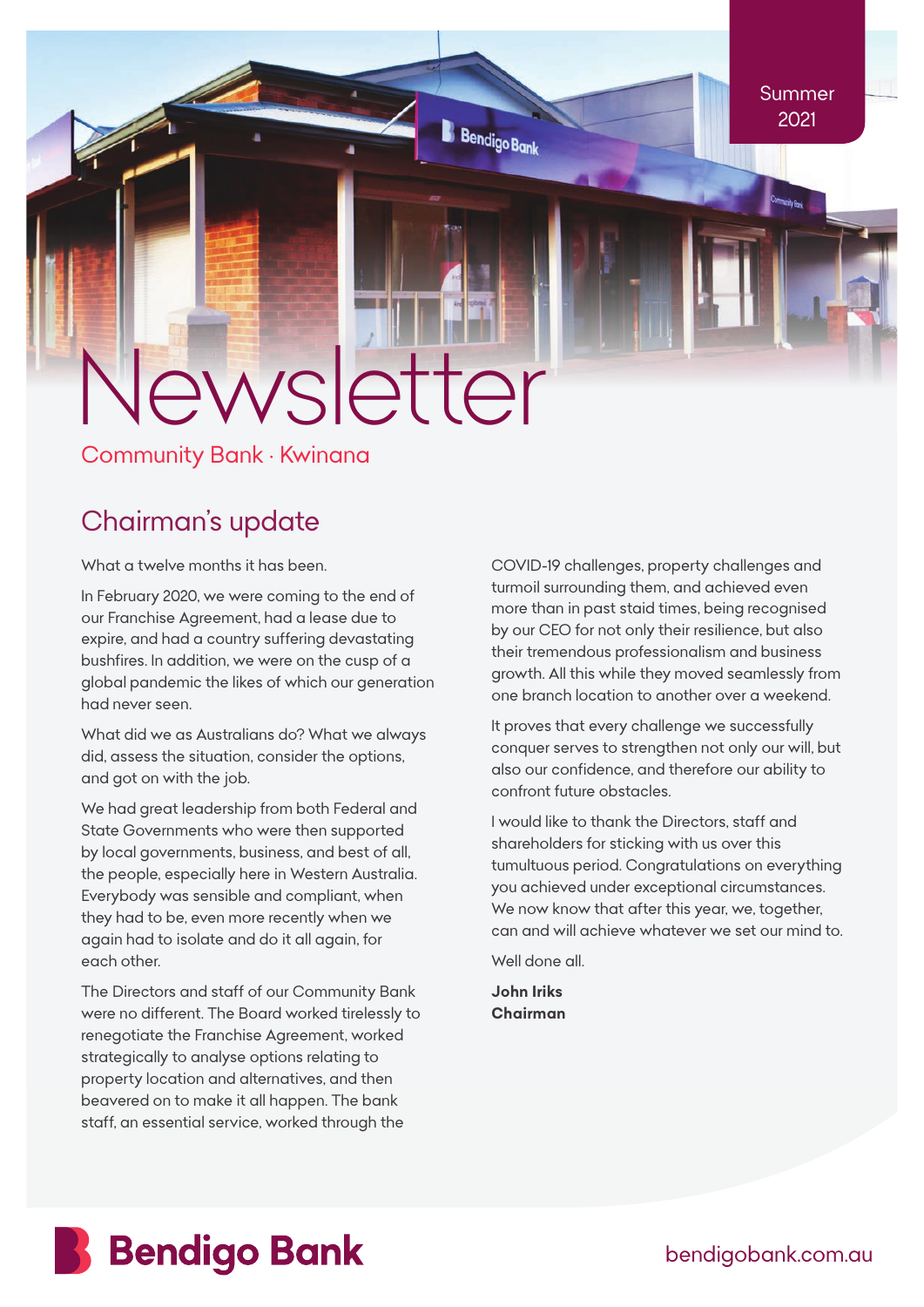

# *We have a new home*

*It's a good time to plant new roots and to grow.*

*Happiness is finding the right environment, and thriving where we are planted. From 6 October 2020, you and the rest of the community will feel most welcome in our new premises… exactly how the staff and the Board feel.*

*Find us at Suite 4, Unit 4, Challenger Avenue, in the Kwinana town centre.*

# *Branch Manager's message*

*Happy New Year to our shareholders and customers, what a year 2020 was.*

*I would like to take this opportunity to thank our customers and shareholders for continuing to support our Community Bank throughout 2020, a year that saw us all be part of history with a global pandemic.*

*We have started 2021 strongly with some of the best results to date, and I am really looking forward to seeing where we finish this financial year.*

*We have been extremely busy with lending customers looking to purchase new homes or refinance from the Big Four banks. Rates are at an all time low and we are very competitive in the market currently, so I encourage anyone who hasn't had their home loan reviewed to visit the branch for a review. I would be more than happy to see if I can save you some money, and help you own your home faster.*

*I hope by now you have all had a chance to see our new home on Challenger Avenue.*

*Thank you so much for your patience throughout the move and for the positive comments about our new branch. We love our new home and feel that it was a great move for our business.*

*I wish everyone lots of happiness and success for 2021. And feel free to stick your head into my office when you are in the branch to say hello.*

*Best wishes,*

*Ashley Blower Branch manager*

# *Art Exhibition at the Koorliny Arts Centre*

*Community Bank Kwinana was proud to support Koorliny Arts Centre Kwinana with their first art exhibition in the Fremantle Ports Exhibition Zone. Themed 'Freedom', the exhibition features innovative and thought-provoking artworks by renowned artists including* 



*Richard Bristow, Gillian Peebles and Grahame Readwin.*

*The exhibition was launched by the WA Deputy Premier the Hon. Roger Cook MLA at an awards ceremony on 29 January 2021.*

*This exhibition is the first of future exhibitions designed to inspire, define and support our local, talented artists while nurturing, educating and providing enjoyment of the arts and culture in our community.*

*We provided funding for the Open Category Prize, which was won by Leon Holmes for his artwork, Old Coast Drive (pictured).*

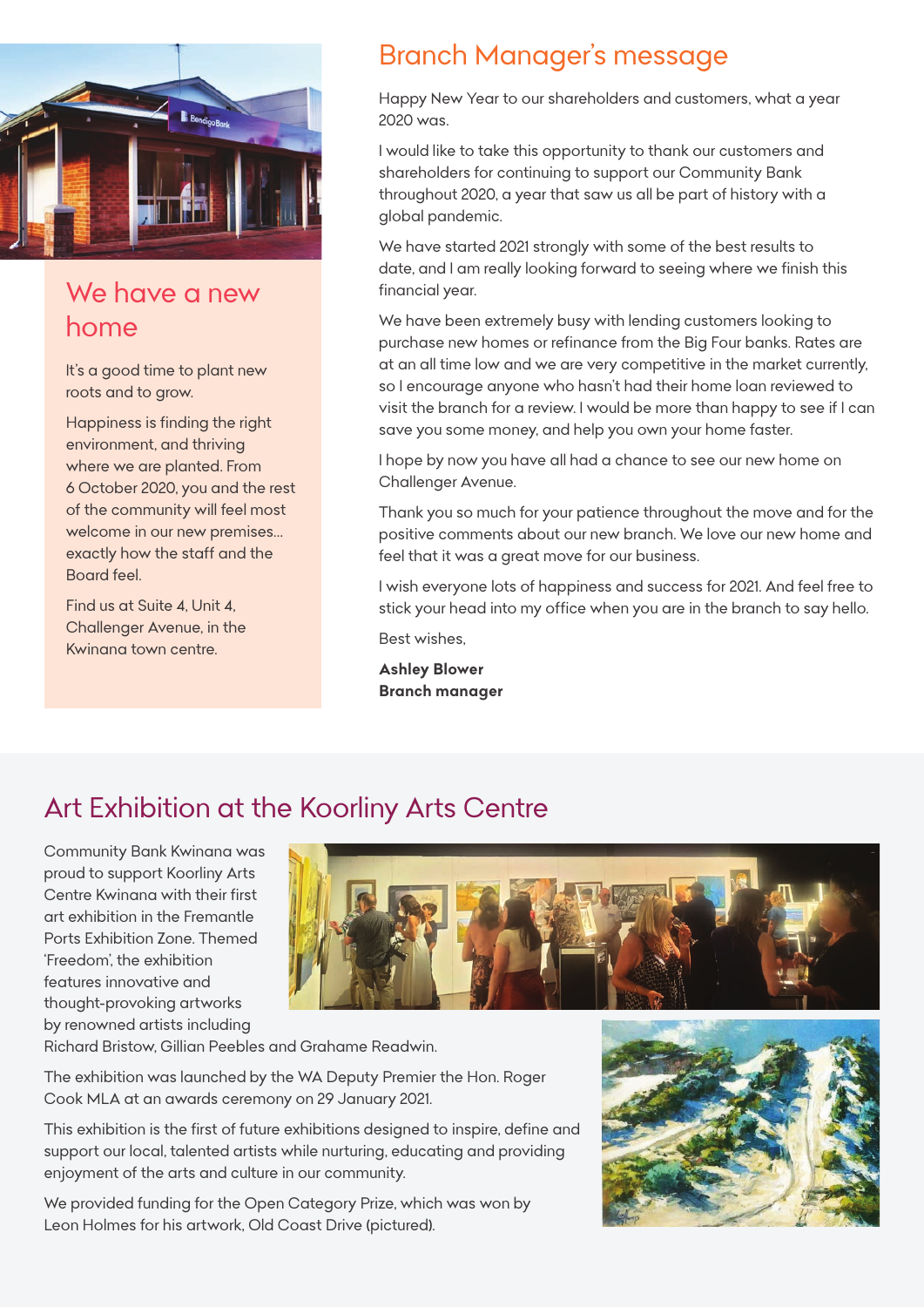# Come home to a great rate

#### With our Complete Home Loan, you're completely taken care of.

Fix your home loan for four years and you'll get a completely awesome rate - just 2.09% p.a. (2.82% p.a. comparison rate).

To help you pay your loan off even sooner, you'll also get:

- **•** A 100% offset account option
- **•** A home loan specialist completely dedicated to you
- **•** Free online redraw when you need some flexibility

Come home to a better home loan.

#### **Find out more. Search Bendigo Bank Home Loans.**

Community Bank • Kwinana 9419 4242



Complete Home Loan Owner occupied P&I 4 year fixed interest rate



**Comparison Rate** 

# **Bendigo Bank**

Terms and conditions, fees, charges and lending criteria apply. Offer subject to change. Comparison rate displayed is calculated for a loan of \$150,000 over 25 years & assumes variable rate with LVR<br>between 60.01-80% will 15/02/2021